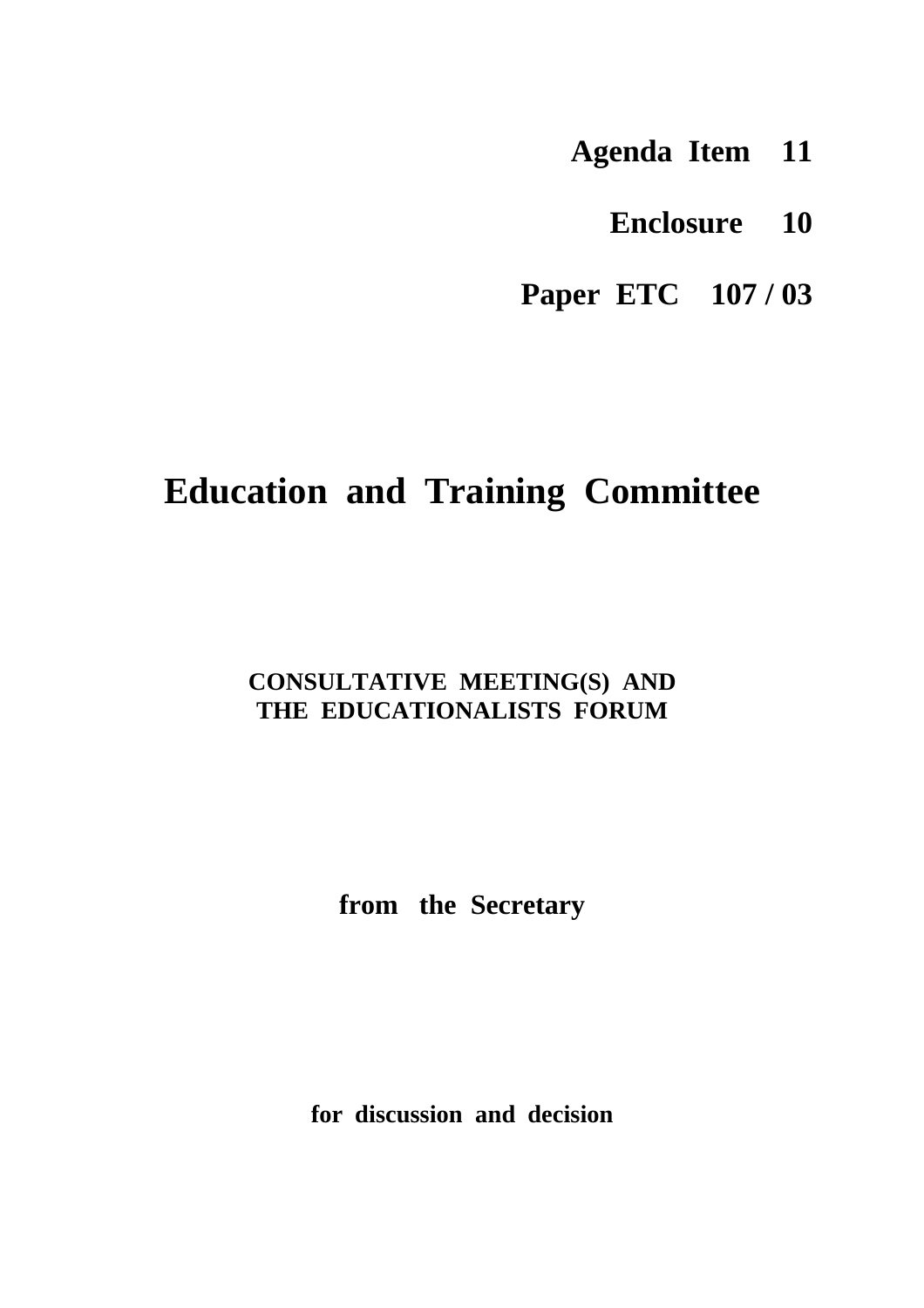#### **PLGs' CONSULTATIVE MEETINGS AND ENGAGEMENT WITH OTHER STAKEHOLDERS**

#### **Introduction and Recommendation**

This paper sets out the background to and proposals for wider stakeholder involvement in the CPD PLG's work and possibly the other two PLGs as well. It then asks ETC for a decision on whether to hold a meeting of the Educationalists Forum in November and if it might involve all three PLGs.

#### **CPD PLG Recommendation**

Item 5.3 of the PLG notes for 18 August 2003 show,

" The PLG then discussed wider stakeholder involvement in 2003. It was agreed to raise with the ETC at its meeting on 24 September whether the " Educationalists Forum " could be convened prior to the ETC on 19 November 2003 for this purpose. The Chairman of the PLG should also discuss this with the Chairmen of the other two PLGs and the Committee. Members were invited to suggest other stakeholders to involve at this stage. "

The PLG was clear that the meeting needed to be an all-day event and not on the same day as ETC.